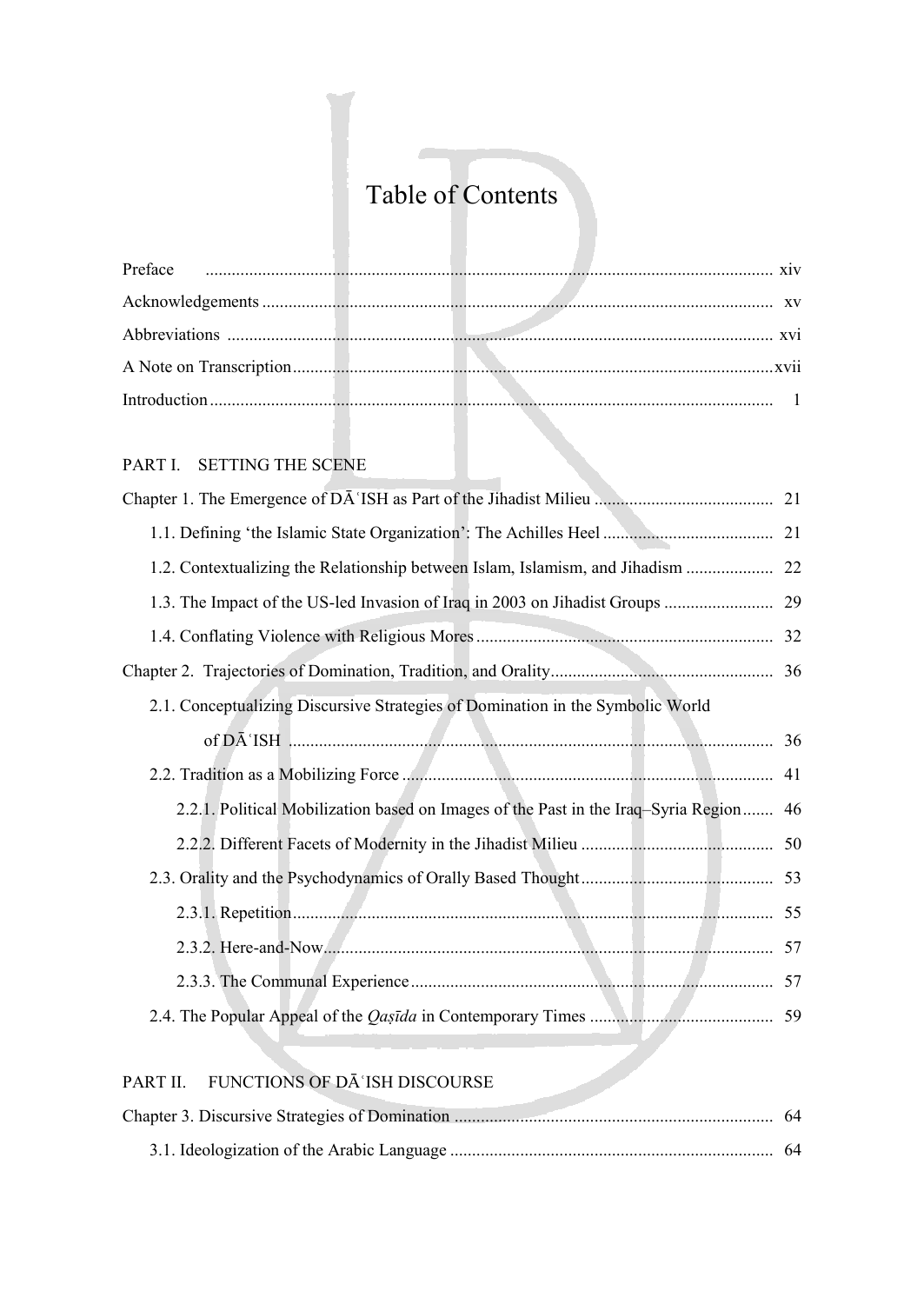### xii Table of Contents

| 4.2. Classifying DA 'ISH Poetry as 'Modern,' 'Ideological,' and 'Jihadist' 118 |  |
|--------------------------------------------------------------------------------|--|
|                                                                                |  |
|                                                                                |  |
|                                                                                |  |
|                                                                                |  |
|                                                                                |  |
|                                                                                |  |
|                                                                                |  |
|                                                                                |  |
|                                                                                |  |
| PART III. THEMATIC ANALYSIS OF DĀ'ISH POETRY                                   |  |
|                                                                                |  |
|                                                                                |  |
|                                                                                |  |
|                                                                                |  |
|                                                                                |  |
|                                                                                |  |